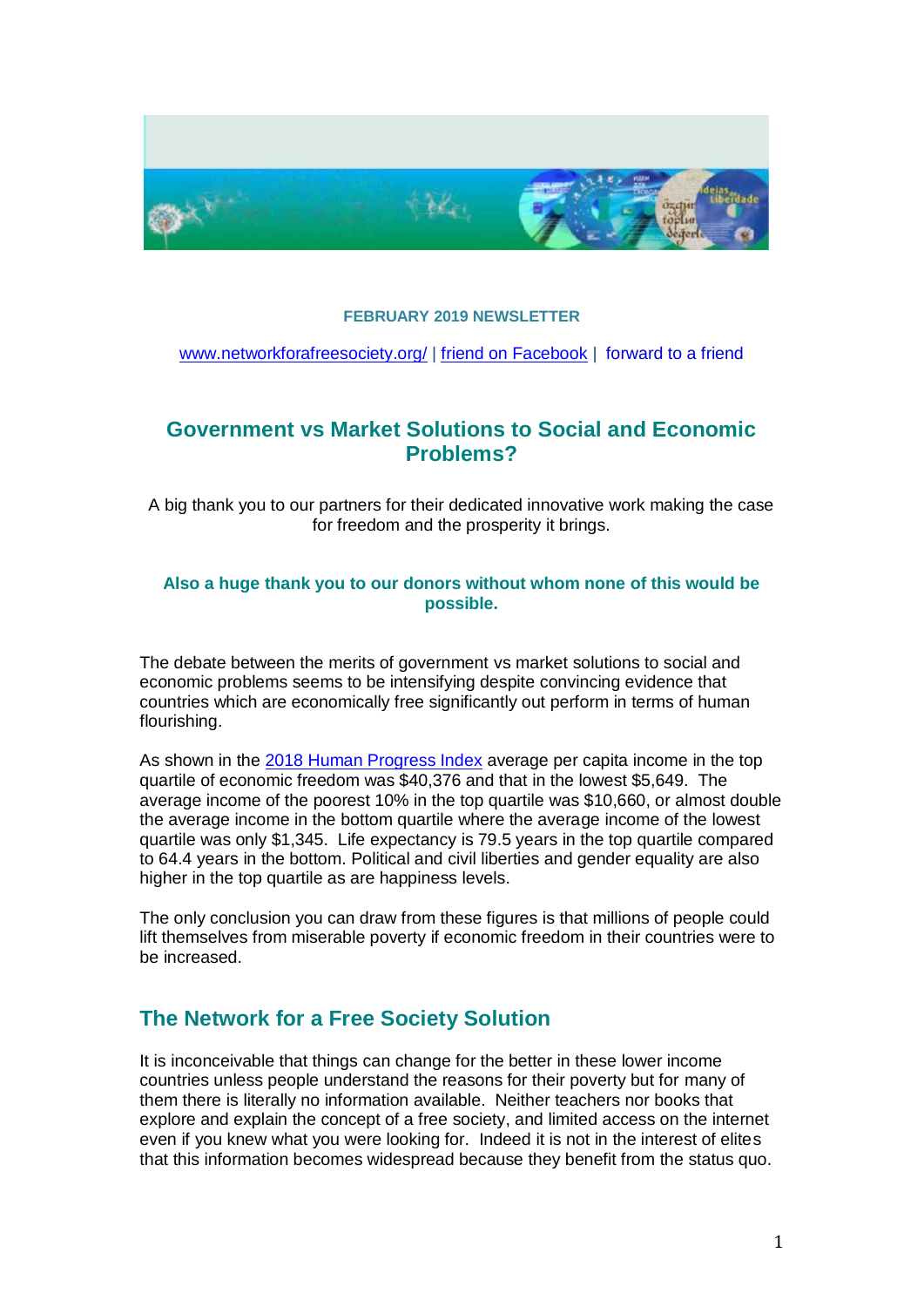Our mission is to make the ideas that explore and explain the principles and values of a free society accessible in countries and languages where they are currently not available. We do this working with independent in-country partners who understand the local needs and cultures. We support the distribution of CDs which contain many relevant texts and are available in Chinese, Russian, Kyrgyz, Portuguese, Arabic, Turkish, French for Francophone Africa, and Dari/Farsi. They may seem old-tech but are still often the only solution where connections to the Internet are non-existent, too intermittent or too expensive.

We also fund translations of relevant texts and their publication as well as events where our partners can explore and explain these concepts to broader audiences. In 2018 we supplied 5,600 CDs to our partners in Africa and Asia. We funded their larger audience events which were attended by over 5,000 students and more intensive small audience seminars events in which 667 students took part. 9 books have been translated and published. 2,438 copes have been distributed and many more read on-line. There have been dozens of relevant media hits.



# **The 2019 Doorway to Discovery Translations project**

This year we have an ambitious program of translation and distribution of four new publications from the Institute of Economic Affairs in London. All four will be translated into Turkish and Persian some will be translated into Indonesian, Nepalese, French, Armenian, Bosnian, Serbian and Sinhali. All will be widely promoted in those countries, available on our partner's websites and on the IEA website.

*[An Introduction to Capitalism](https://iea.org.uk/publications/an-introduction-to-capitalism/)* by Dr Eamonn Butler *[Socialism: The Idea that Never](https://iea.org.uk/publications/socialism-the-failed-idea-that-never-dies) Dies* by Dr Kristian Niemietz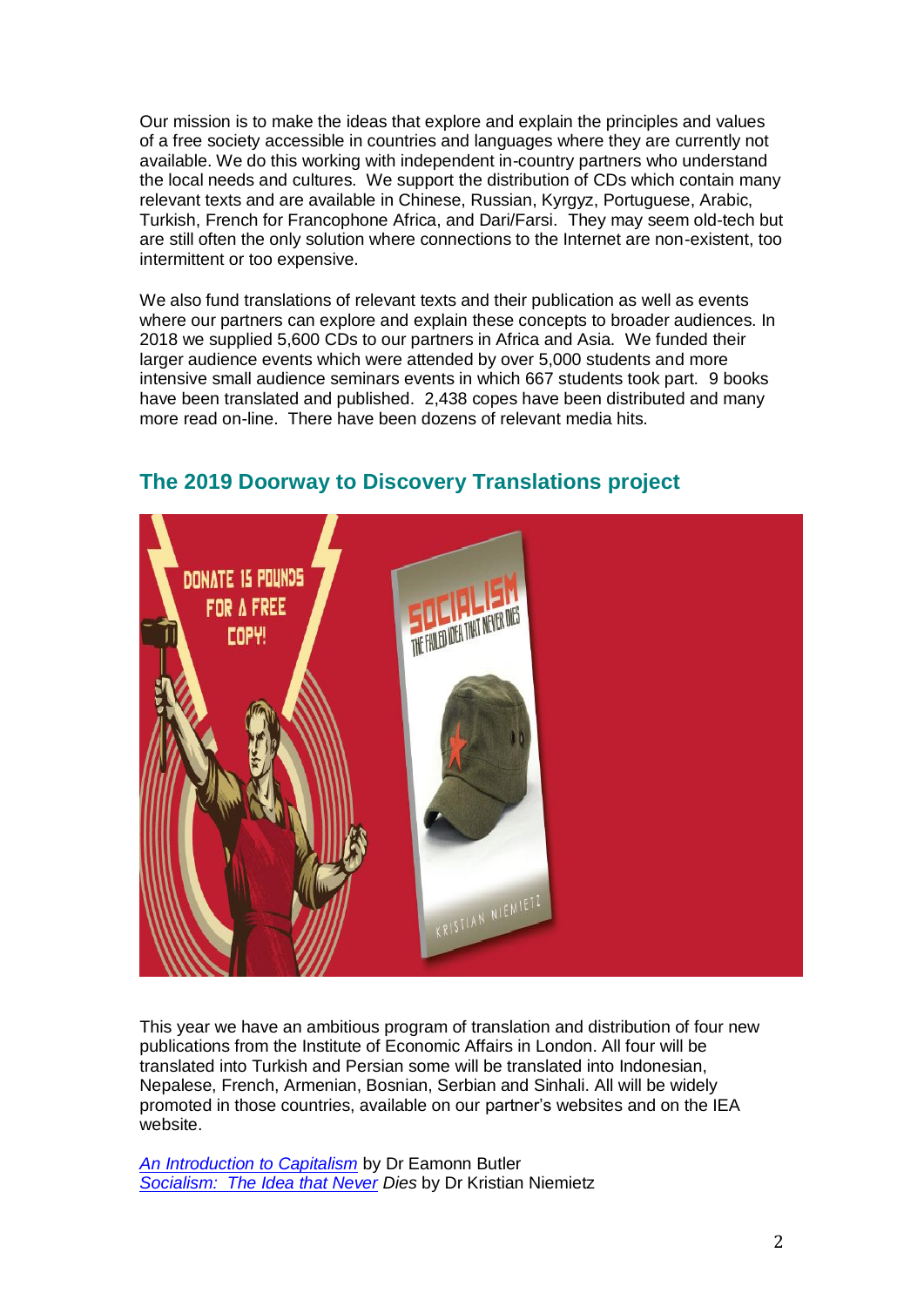*[Free Trade and how](https://iea.org.uk/publications/free-trade-and-how-it-enriches-us/) it enriches us* by Professor Donald J Boudreaux *101 Classical Liberal Thinkers* by Dr Eamonn Butler to be released shortly.

## **Introducing the Ideas to Larger Audiences**

In 2018 we supported large audience events in [Afghanistan,](https://www.networkforafreesociety.org/2019/03/02/bold-outreach-in-afghanistan/) [Burundi, Congo,](https://www.networkforafreesociety.org/2019/02/04/the-great-lakes-branch-of-students-for-liberty/) [Rwanda,](https://www.networkforafreesociety.org/2019/02/04/the-great-lakes-branch-of-students-for-liberty/) [Uganda,](https://www.networkforafreesociety.org/2019/02/26/a-new-chapter-in-the-effort-to-promote-freedom-in-uganda/) [Pakistan](http://islamandlibertynetwork.org/blog/2019/01/13/6th-international-islam-and-liberty-conference-building-islamic-foundations-for-open-markets/) and [Tanzania,](https://www.networkforafreesociety.org/category/countries/africa/tanzania/) the purpose being to introduce people to the concepts of a free society, probably for the first time. This helps our partners identify those who will be interested to learn more in the future. Sometimes, however, these events include conferences on specific topics.

*Democratic Republic of Congo team wins the Great Lakes Annual International Quiz Contest*



# **Exploring the Concept of a Free Society in Smaller Focussed Groups**

When students have become interested in the ideas then we support smaller more focussed peer groups, often two-day events, where the ideas can be explored and discussed with an experienced leader. The expectation is that those who take part will be the future influencers in their country as they become journalists, teachers, academics, bureaucrats, politicians and think tankers.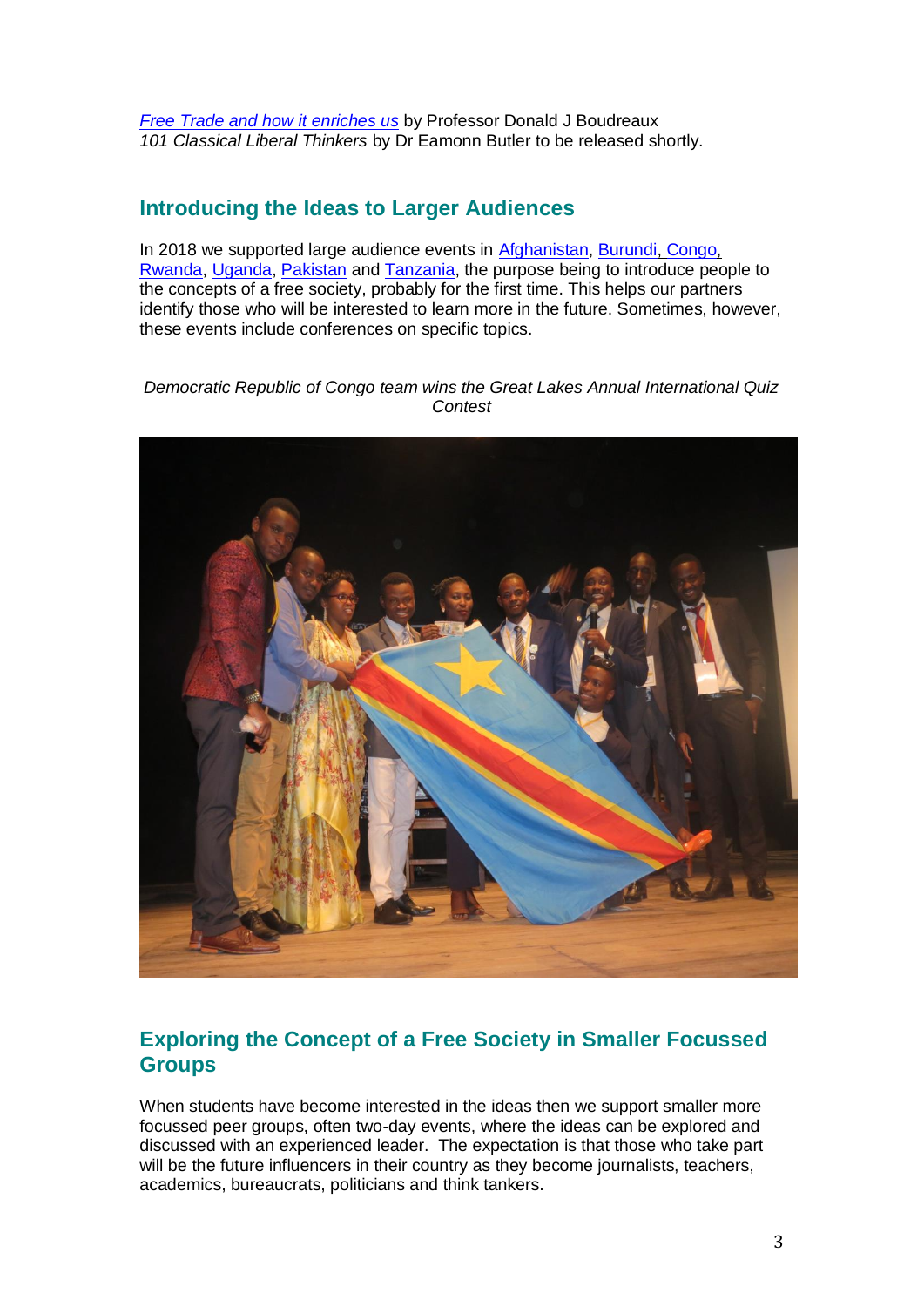In 2018 we supported such events in [Afghanistan,](https://www.networkforafreesociety.org/2019/03/02/bold-outreach-in-afghanistan/) Armenia, [Ghana,](https://www.networkforafreesociety.org/2019/02/26/exploring-the-benefits-of-a-free-society-with-journalists-in-ghana/) [Ivory Coast,](IvoryCoast) [Iran,](https://www.networkforafreesociety.org/2019/03/11/debating-a-muslim-case-for-freedom-in-iran/) [Indonesia,](https://www.networkforafreesociety.org/2019/02/28/discussions-on-islam-and-freedom-in-indonesia/) [Nepal](https://www.networkforafreesociety.org/2019/01/31/samriddhi-foundation-nepal/) and [Pakistan.](https://www.networkforafreesociety.org/2019/03/11/the-10th-khanaspur-residential-course-pakistan-july-2018/)

#### *Economic Growth and Wealth Creation was the topic for this two day discussion in Nepal*



### **Books and CDs Translated & Distributed**

The much translated IEA book *Foundations of a Free Society* is being translated and published in Nepal by [Samriddhi Foundation](http://samriddhi.org/) for use by the 100s of students with whom they interact. The same book will be translated and published in Afghanistan by the [Afghan Economic and Legal Studies Organisation](http://aelso.org/) and they will be printing and distributing many of the CDs in Dari and Pashto.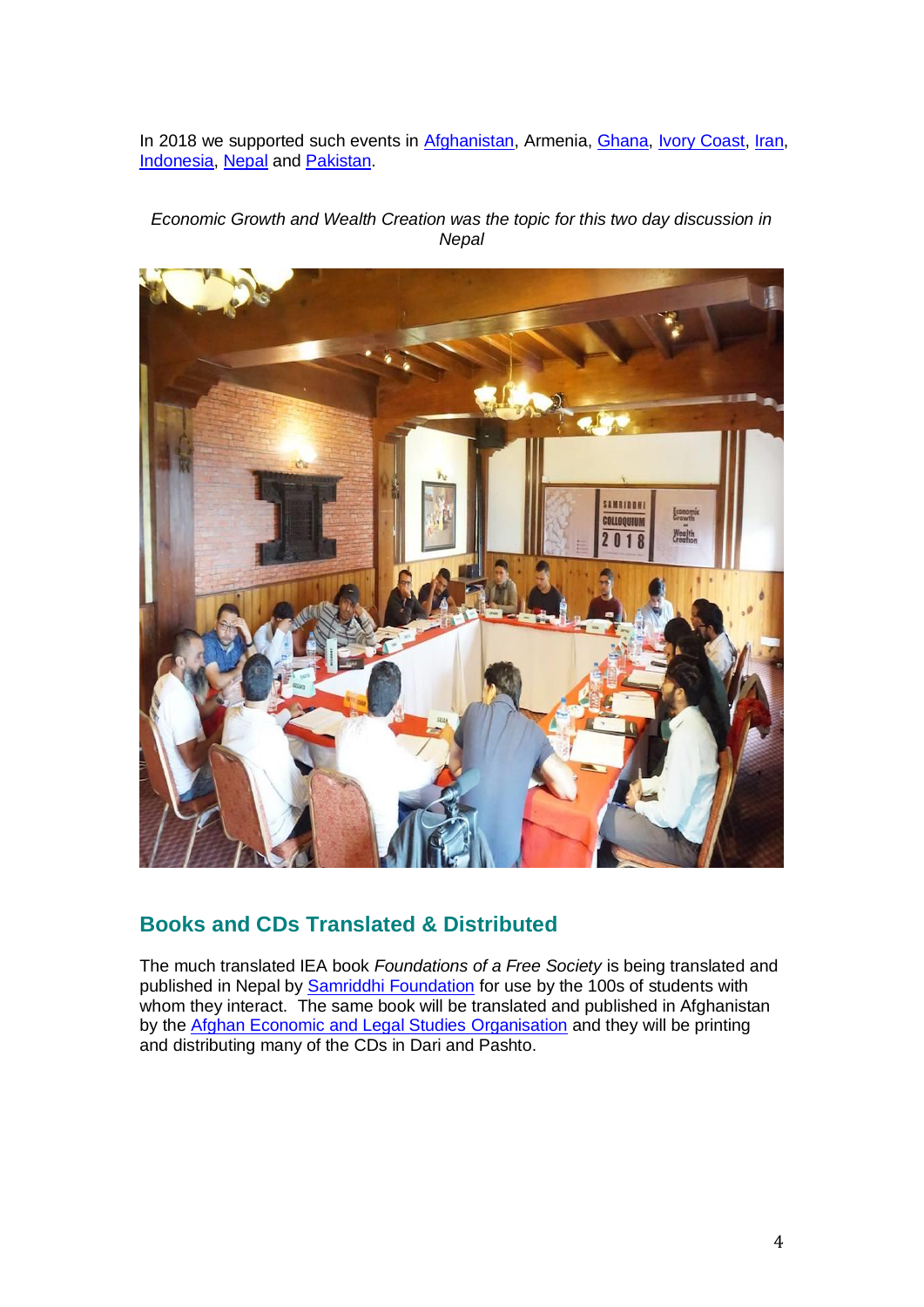*Liberty Sparks gave a CD to the hundreds of students who attended their Great Free Market Debate which they took to universities all over Tanzania. Here they were rewarded with a big crowd when they arrived at Hombolo which is a 9 hour journey down dirt tracks*



[Center for Development and Economics Great Lakes](http://centrefordevelopmentgreatlakes.org/) will be distributing several thousand CDs in English in Burundi, Congo and Rwanda and also translating, printing and distributing some of the IEA books into French. This will also make them available to other groups in Francophone countries including [Senegal and Ivory](http://audace-afrique.org/)  [Coast](http://audace-afrique.org/) Institute for Liberty and Policy Innovation [\(ILAPI\)](http://www.ilapi.org/) in Ghana will again be using the CDs for their journalist seminar. Action for Liberty and Economic Development [\(ALED\)](http://www.facebook/aledug.org) in Uganda will be getting CDs to replace those confiscated by their customs in 2018. Islam and Liberty Network, [\(ILN\)](http://islamandlibertynetwork.org/) will continue to promote *Islamic Foundations of a Free Society* in a number of languages. Center for Indonesian Policy Studies [\(CIPS\)](https://www.cips-indonesia.org/) is going to translate and adapt the IEA book *Free Trade and how it enriches us* as part of their spring offensive in favour of free trade particularly in food stuffs.

The demand for relevant books in Armenia seems to be bottomless. *[Foundations of](https://iea.org.uk/wp-content/uploads/2017/06/Foundations-of-a-Free-Society_Armenian.pdf)  [a Free Society](https://iea.org.uk/wp-content/uploads/2017/06/Foundations-of-a-Free-Society_Armenian.pdf)* in Armenian has been hugely popular and we never seem to be able to supply enough. Then just last week we discovered that there is already an Armenian version of the wonderful book *[Common Sense Economics](https://coss.fsu.edu/stavros/sites/default/files/CSE_third_edition_promotion.pdf)* by Jim Gwartney so we will be funding the printing of more copies of that too.

[Suara Kebebasan](https://suarakebebasan.org/en/) in Indonesia translated *[Islamic Foundations of a Free](https://iea.org.uk/publications/islamic-foundations-of-a-free-society/)  [Society](https://iea.org.uk/publications/islamic-foundations-of-a-free-society/)* last year and will be promoting it this year and also translating, publishing and promoting *An Introduction to Capitalism*.

In 2018 we helped [Association Multi](https://www.facebook.com/MultiGroningen/) in Bosnia translate and publish Friedman's *Capitalism and Freedom* and this year it will be Eamonn Butler's *[An Introduction to](https://iea.org.uk/publications/an-introduction-to-capitalism/)  [Capitalism](https://iea.org.uk/publications/an-introduction-to-capitalism/)*.

In 2018 we helped the Center for Anti-Authoritarian Studies in Serbia get copyright permission to translate a number of books on our CD for inclusion in the reading list